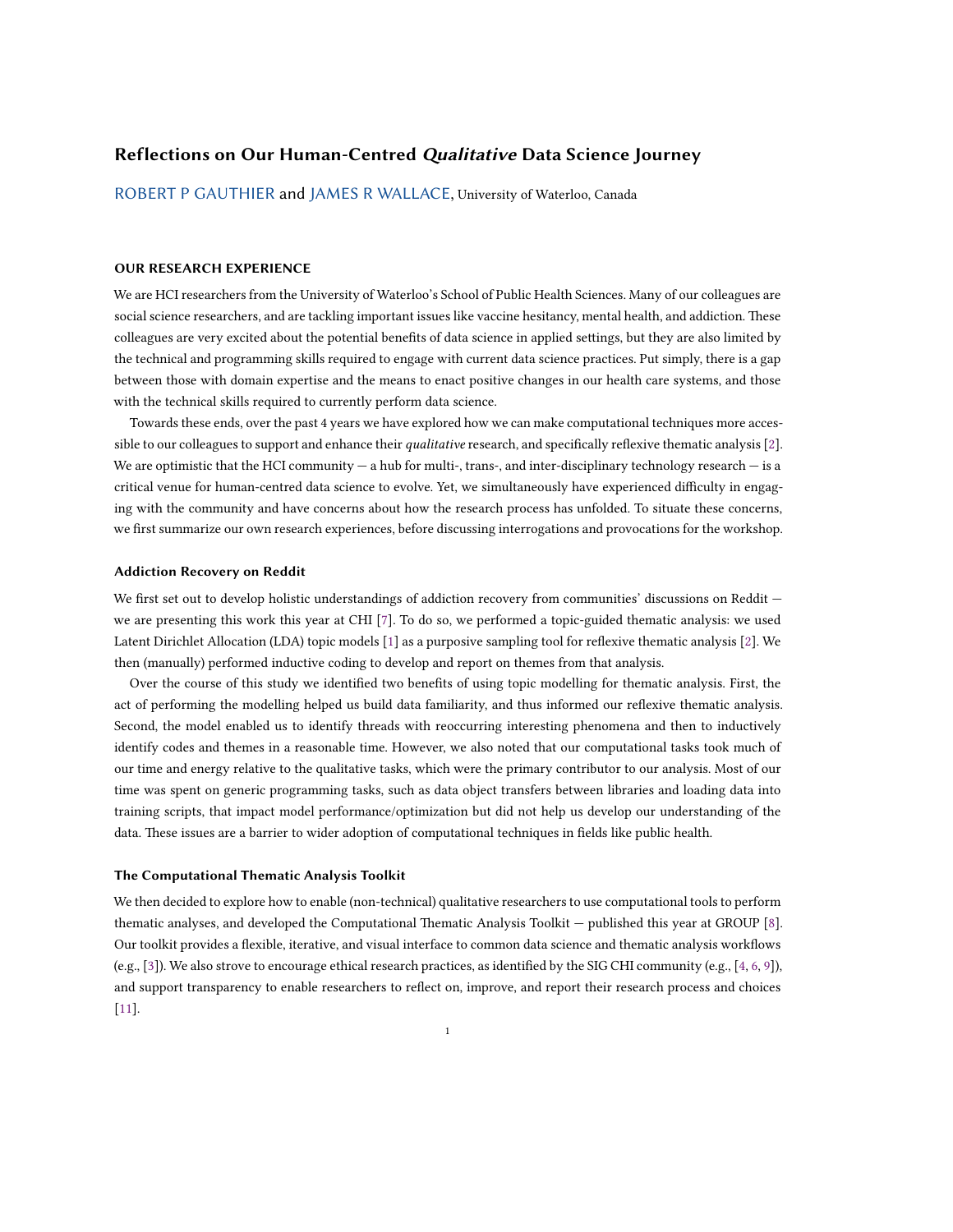We have released the software as open source under the MIT licence. We hope that it serves to spark discussion about what tools should look like for the future of human-centred data science to be inclusive, ethical, and transparent. Since publishing the toolkit, we have experienced a significant degree of interest in the project from external groups, some of whom are now using the toolkit for their own analyses. For example, our toolkit is currently being used by health researchers to examine vaccine hesitancy on Canadian news website posts, and by HCI researchers to understand how people are discussing use of technology on Reddit. We hope to iterate and refine the toolkit using this feedback, and feedback from the broader HCI community over the coming months.

The toolkit's latest releases and living source code are available on github at: <https://github.com/rpgauthier/ComputationalThematicAnalysisToolkit>

### **PROVOCATIONS AND CALLS TO ACTION**

In reflecting on this work, we have encountered some challenges that we feel offer opportunities to interrogate how human-centred data science is approached by the SIG CHI community. We have observed that epistemological differences often make dissemination more difficult. We have also encountered challenges in navigating the transparency and ethical expectations created by the highly contextual nature of human-centred data science. We elaborate on these as potential interrogations below.

## **Technical Focus**

There is a common belief that data science requires a programming and math expertise, particularly when conceptualized within SIG CHI, a special interest group of the Association for Computing Machinery. In short, Computer Scientists like to create new technology. This belief centres post-positivist thinking and encourages researchers to focus on quantitative and programming-based research, such as optimization on quantitative metrics. It also de-centres interpretivist research and research that focuses on applications of technology and its impact. While we understand the historical and cultural reasons behind these beliefs, we also believe that they are obstacles to the development of human-centred data science.

We have found that academic structures within the ACM make de-centring technology, and centring the human, incredibly difficult. For instance, the burden of proof is much higher when publishing qualitative, interpretive work than it is for quantitative or artifact-driven research[[11](#page-2-8)]. We have to admit more than a little frustration in publishing (or failing to) our qualitative work at CHI. But this isn't just us. Voices from around the CHI community have acknowledged biases in the treatment of qualitative research [\[11\]](#page-2-8), highlighting issues like sample size fallacy [\[5\]](#page-2-9) and the over-use of IRR[[10](#page-2-10)].

And so we feel that it's important ask, is CHI the right place for human-centred data science to evolve? It *should be*. CHI is one of the few places where multi-, inter-, and trans-disciplinary work is embraced, and it welcomes researchers from a variety of fields. But our experience also tells us that there is much room for improvement; by recognizing our own biases, by including a larger group of voices in the conversation, and by considering the constraints that our peer review system places on us.

#### **Transparency and Ethics**

Transparency and ethics are important considerations for any research. However, to be human-centred data science, there is an implicit expectation that researchers behave ethically, use data appropriately [\[6](#page-2-6)], and avoid harming the people who created, used, and analyzed the data[[4\]](#page-2-5). However, these two considerations can end up in conflict when